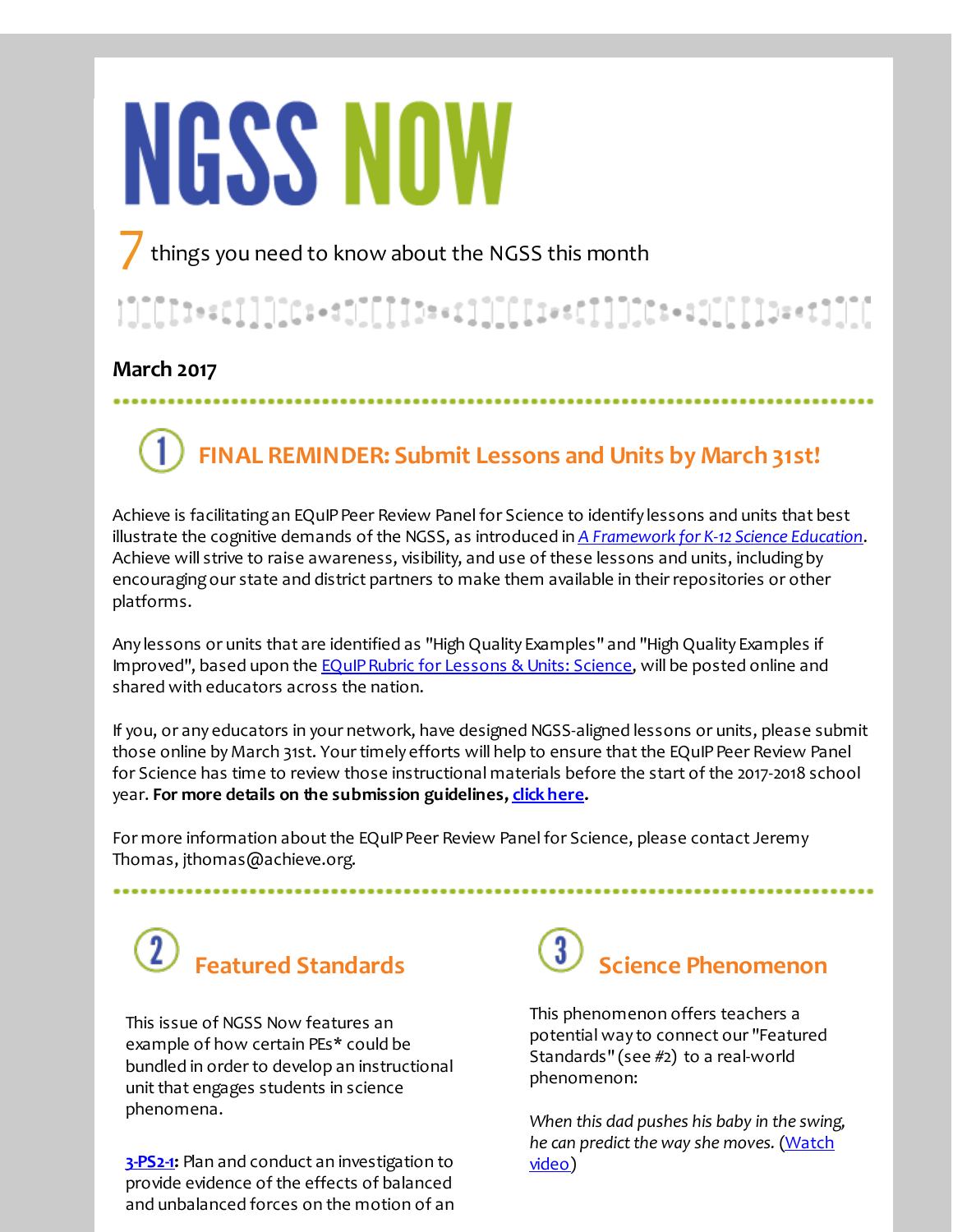object.

**[3-PS2-2](http://r20.rs6.net/tn.jsp?f=001NevyaIm6UjLRVqrTrNEqNFMTVcBguQIRZD1CWTdHoo2Zfv2t8vM0vfscnKBBK_-ChqHA-kVYQszm48EMIvuUqOfg5tm31iFanbCcBvnPDM3VSmQ6Xk76G0E384We6IAgn9BZr1WlXmZ84oo6gGeZlMFbMhhWATPdNotPImINAp4ot9v9RllYy3JQKAfBT1QwSoj71i3nkOjolLhvw9BmUZwqKeguoZZ1Wx-AwXbAXNmXOthYbYyQRVmgWMTW5JBK&c=&ch=):** Make observations and/or measurements of an object's motion to provide evidence that a pattern can be used to predict future motion.

===================================

*For a more in-depth look atthese NGSS PEs and to search for others, read [this](http://r20.rs6.net/tn.jsp?f=001NevyaIm6UjLRVqrTrNEqNFMTVcBguQIRZD1CWTdHoo2Zfv2t8vM0vTPhao4zpRqLN9k6n28GJ0worp2yyt3fJhM_6QOsdh0PuaAz6qv8Xx2lE0ZRm8GXp7_ZT7d-sBHpQ4CeEusj9H2wKnvx_Rtq3c7dbrUmPxN3vYG1KwAPHKkFLuLkTbFTgpSXiBLvkEgcHt79lKKVNuU=&c=&ch=).*

*Need more context?*

*See where these ideas are introduced in A [Framework](http://r20.rs6.net/tn.jsp?f=001NevyaIm6UjLRVqrTrNEqNFMTVcBguQIRZD1CWTdHoo2Zfv2t8vM0vbIUU9c8HFdkbI9kDOrV2L-tBU2vksvjgALz4gfw0VspGhkSKbPs82obUaeZFOOfD-LZBmLUVD3UQSzE0B3mDcRzB4yvNc5ZO6UVBruxpeNqQ4NO6bhukZyFWBqCJyDj4hUkdtpJZ36An1ChESy6Fqk4MZaKsW6LOdFwcw3Owf8h2-oV9MFYpPY8S21u-JW3W9mXByhm1UUTjtCvGnOJ27R2Ps4vV2bP2rnYZsNcRAaa&c=&ch=) for K-12 Science Education (pages [114](http://r20.rs6.net/tn.jsp?f=001NevyaIm6UjLRVqrTrNEqNFMTVcBguQIRZD1CWTdHoo2Zfv2t8vM0vfscnKBBK_-CpS5aizPZClTQ0rBZCu9bdUxCnaqkC2LEFLDMm5uGGvNEBxXStdfE8KYkGbqUfHSQ6XRG_yiELe9DxmkKdsJsu_yoUP2Oy28b4eToUR8-ZPGlvWO6V2Cqr42pZVfw_yCeW4Zesix1gLKosfGHxgEWtQ==&c=&ch=) and [116](http://r20.rs6.net/tn.jsp?f=001NevyaIm6UjLRVqrTrNEqNFMTVcBguQIRZD1CWTdHoo2Zfv2t8vM0vfscnKBBK_-CfHiH_X9a5yoooe0BDv-OBSCzO04Hv-S53gRYxOAx5_TK-ND85P0sGRKv1_n2qfNWdQOx2FHXL1m4-JnVt3V90xBiezEqG6DlhLbnmk4xWDZulN9fDLx7LmFeXX6vibcXcr5gdcJiXJeGqeQoQpZ5HA==&c=&ch=)).*





Below are some high-level lines of student inquiry that could help students facilitate their understandingof DCIs related to the featured science phenomenon:

- $\bullet$  Can you predict the motion of the baby in the swingafter the dad pushes?
- What does the dad have to do to make the baby move in the swing?
- What does the dad have to do to make the baby stop moving?
- What if two people push the swing, with similar force, in opposite directions? Would the swingmove?



#### **Q: My districtis implementing the NGSS and I'm looking for resources on howto make sure we reach all our students. Whatdo you recommend?**

A: You might find Appendix D to be a useful resource. It addresses what educators can do to help ensure that the standards are accessible to all students. In addition, there are seven case [studies](http://r20.rs6.net/tn.jsp?f=001NevyaIm6UjLRVqrTrNEqNFMTVcBguQIRZD1CWTdHoo2Zfv2t8vM0vaq4XNtcfCBMRQujWJvDOIBvzgwpdsRzs92_si-v6nMBDbxMWW8B5f7ZIGtLG6j2Jqgyca_RbjsHv6D0utT6A6eVbN40jcpulL48V3HKwivKYBDKG8ZpuICgvmqmEmyytMtk2nNzQWd_I62swxV-V68bUQzkzr6woQ==&c=&ch=) that accompany this appendix and highlight various strategies that teachers can use in their classrooms.

If you would like to have your question featured in a future edition of the *NGSS Now* newsletter, please contact [ngss@achieve.org](mailto:ngss@achieve.org).

### **Teachers eye potential of virtualreality to enhance science**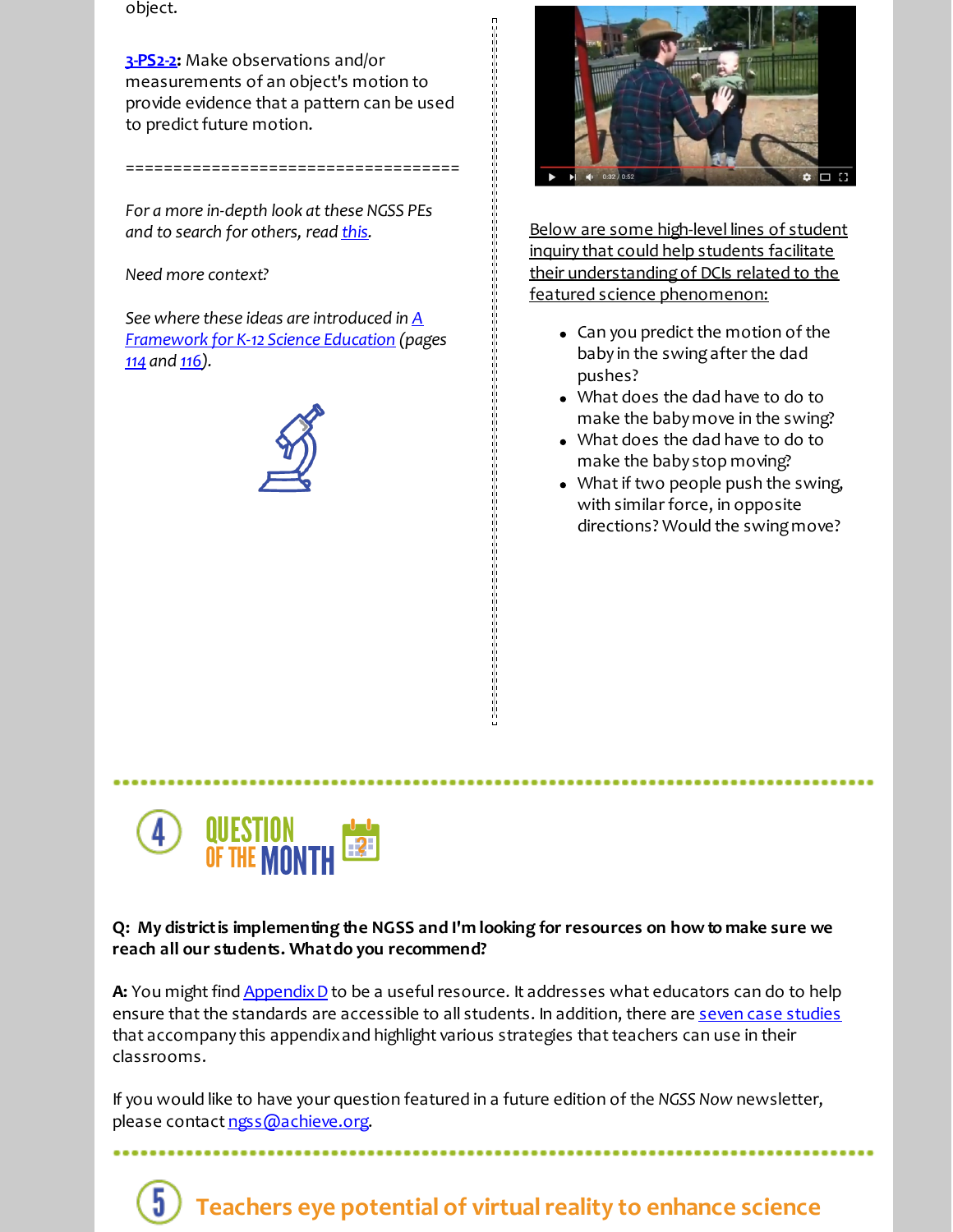### **education**

*By Carolyn Jones EdSource February 20, 2017*

To take advantage of the latest in 3-D technology, some educators are increasingly expressing interest in using virtual reality to enhance science education. There are no firm numbers about how widely virtual reality is being used in the classroom, but teachers interviewed by *EdSource* believe it can be an effective way to hold the attention of students accustomed to video games and digital media, as well as provide innovative ways to learn about the natural world.

Although the equipment needed to use this technology in the classroom can be expensive, David Evans, executive director of the National Science Teachers Association, expects prices to fall and virtual reality to eventually become a staple of science classrooms. "It's just a matter, of time," he said.

To help teachers learn how to use virtual reality, a panel at the NSTA [Conference](http://r20.rs6.net/tn.jsp?f=001NevyaIm6UjLRVqrTrNEqNFMTVcBguQIRZD1CWTdHoo2Zfv2t8vM0vfscnKBBK_-CTGVJvBXe7h68OQdUmlBEaV2uT_xaP23XmAD2YzvAwHTgQSIqK7y0sFqafvUhHaAZDtJ9bjqjoOBf18B93y09llyPy-C_CYLYaoUPoBik3dnsxjBjLyEf2rOOslTbqf1RxD2dCy-j9Ag=&c=&ch=) in late March will be devoted to "Virtual Reality's Emerging Future in the Science Classroom." Read [more](http://r20.rs6.net/tn.jsp?f=001NevyaIm6UjLRVqrTrNEqNFMTVcBguQIRZD1CWTdHoo2Zfv2t8vM0vfscnKBBK_-C-w4mXEJtoA4c17fOBhyINofEYb-yOc76P0jo5QL5M6vgYzDMJNpD9_q-xQUl7MZf3O15iixT9uOtc2GPUlp16uw2T3--9vhjQVZ7ALlmnIkonh6bLFqHnOFkvzj2e3gFurzYg685aJWw9eUkEMVjXucE8mr1HWTVQj0hvYsKRipU1ZIeNN9XelfUUF8JbGMsZyvNnDS7kSqrVi-rNwxNqMb5trBtEus6&c=&ch=).

**Toshiba and NSTA announce regional winners of 25th annual ExploraVision program**

*Business Wire March 7, 2017*

ExploraVision is billed as the largest K-12 science competition designed to build problem-solving, critical thinking and collaboration skills that are critical to the Next Generation Science Standards (NGSS).

"For a quarter century, the ExploraVision program has exemplified Toshiba and NSTA's partnership to inspire ingenuity and innovation amongfuture generations," said David Evans, Executive Director of the National Science Teachers Association (NSTA).

This year, participants were challenged to imagine an innovative technology that might exist 20 years from now. Usingreal scientific research, students outlined methods to plan and testtheir ideas. The 24winningteams will advance to the national phase of the competition, where participants will have a chance to win \$10,000 U.S. Series EE Savings Bonds and other prizes.

"This year's regional winners set out to solve some of the world's greatest problems using creativity, teamwork and the scientific methods, and we couldn't be prouder of their achievements," said Fumio Otani, Chairman & CEO, Toshiba America, Inc. Read [more](http://r20.rs6.net/tn.jsp?f=001NevyaIm6UjLRVqrTrNEqNFMTVcBguQIRZD1CWTdHoo2Zfv2t8vM0vfscnKBBK_-C5OGNNcgeJLXPivOfmHK4FVMoT08LLsqaLMt9A8mWpECCCAdt0TPDGf2xx_YGMysne4DEIvWAnnz4EFKe5bczJgMX0_9bWXHQ7vbz4DCuE7aZ5-mnO8sIzKXPyahyR8JOCB-f_4tCLc8gXHio0oW55D7NGuBwgBkKoKvL_uf5S74SCbXstszDhQiVx5dcMipbGrHPpaS5hfZvIDGzdYXp2RLYGBae2V4drevTOoaJu2C76CmTk1ML9w==&c=&ch=).

**The importance of STEM**

*By Julissa Zavala Hartford Sentinel March 8, 2017*

Kevin Jauregui, a math and physics teacher at Sierra Pacific High School, said he tries to incorporate as much STEM as he can into his classes, especially his physics class. He said with Next Generation